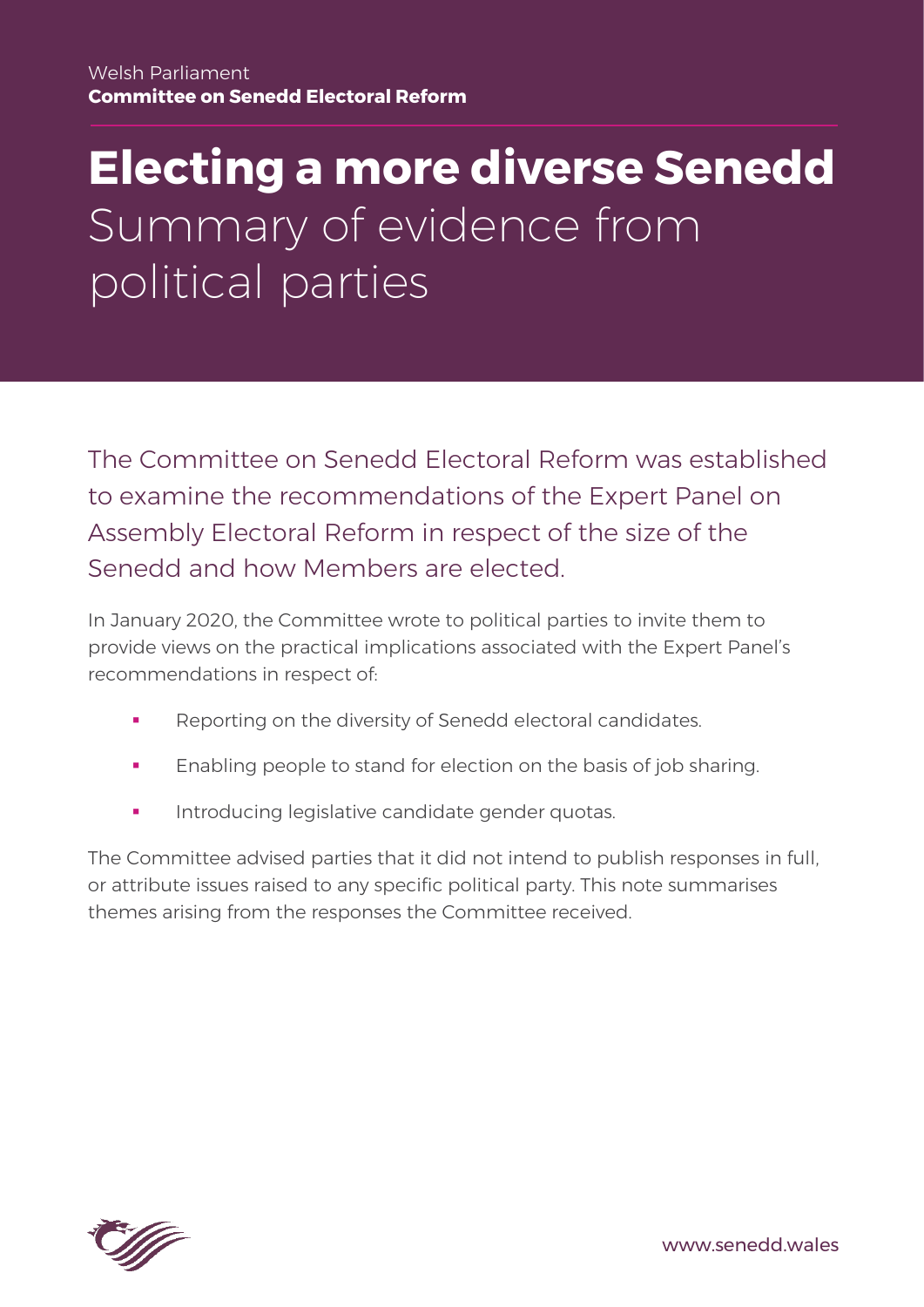Question 1: If a requirement were to be introduced for your political party to report on the diversity of your Senedd electoral candidates, what would be the practical, financial or other implications for your approach to candidate selection or your internal processes?

1. Parties had mixed views on whether a requirement to publish data about the diversity of candidates should be introduced, and on what the practical implications would be. Issues raised by political parties included:

- The risk that people would be reduced to categories rather than being treated as individuals.
- Parties could be constrained in their ability to select candidates on merit rather than on the basis of their diversity characteristics.
- Focusing only on the diversity of candidates, without also taking account of where seats may be more or less winnable for political parties, could result in parties appearing to have diverse pools of candidates without increasing the diversity of the Senedd itself.

2. Parties also had mixed views on the extent to which a requirement to publish data would give rise to practical or financial implications. Some parties suggested that there would be no implications or that any implications would be minimal or not unduly burdensome; others felt that the implications would be significant. Issues raised by political parties included:

- The need to adjust existing administrative processes or introduce new processes, with associated staffing and resource requirements.
- **•** Data protection issues, including data processing, confidentiality and ensuring that the appropriate consents were in place.
- Whether candidates would feel comfortable disclosing sensitive personal data, and whether data could be sufficiently anonymised within relatively small groups of people.
- **The need for clarity and consistency within and across political parties** on the data to be collected and the definitions which applied. It was suggested that it would be beneficial for any proposals to be developed in consultation with political parties, and for common forms and guidance to be provided.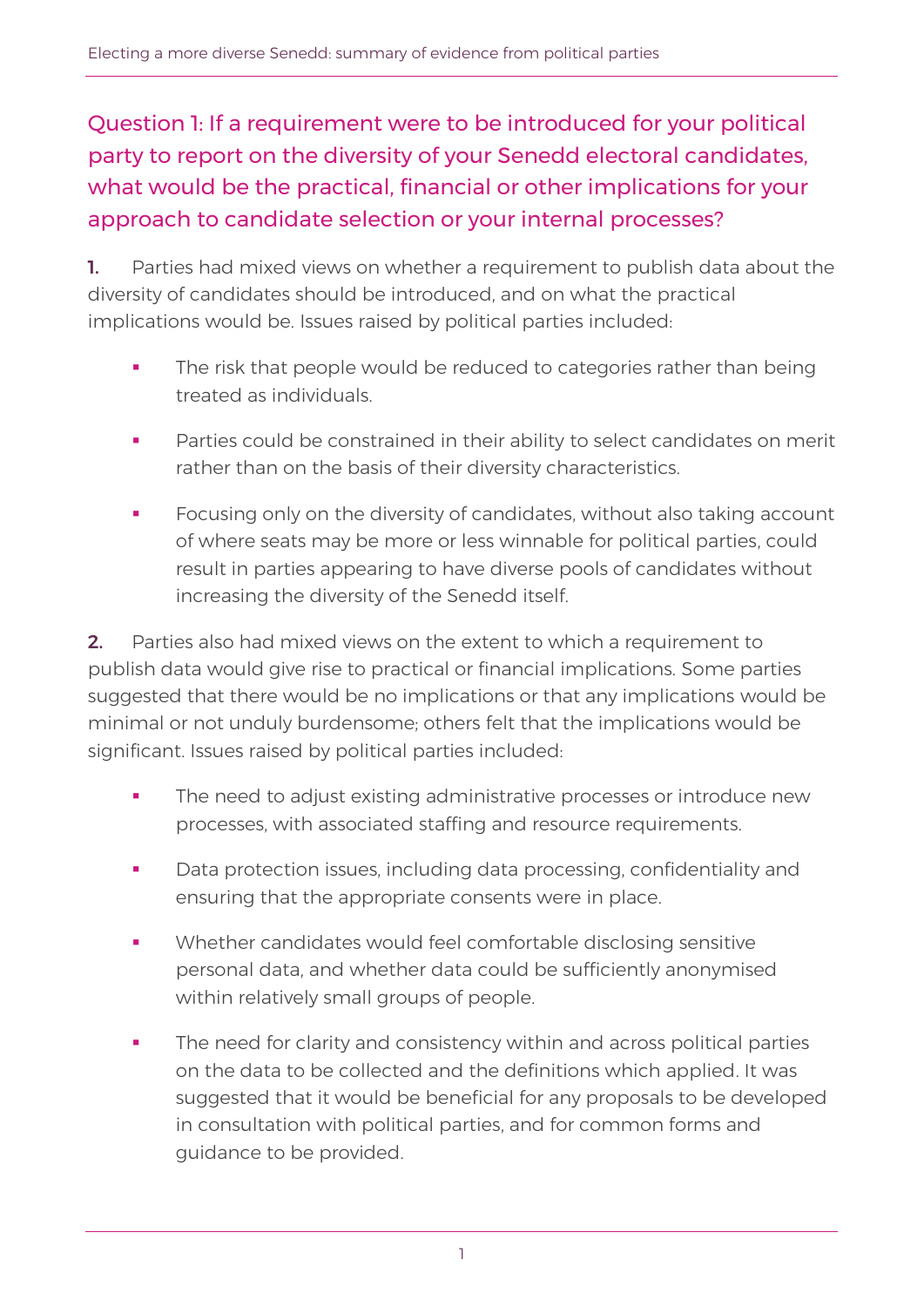## Question 2: If candidates were permitted to stand for election to the Senedd on the basis of job sharing, what practical considerations, or financial or other implications would this have for your political party?

**3.** Parties had mixed views on whether people should be able to stand for election on the basis of job sharing. Some were supportive, whereas others expressed concerns in respect of either the principle or the practical implications. Issues raised by political parties included:

- Preferences for alternative measures, such as proxy voting for Members on parental leave.
- Concern that the pressure put by political parties and their memberships, stakeholders and local communities on people fulfilling the role as part of a job share could be significant, resulting in job share partners taking on more than was reasonable or there being a detrimental rather than a positive impact on the diversity of the Senedd.
- Concern that job shares between a woman and a man could be used to mask a lack of progress on gender balance within the Senedd.

4. Some parties suggested that the implications for them as political parties would be minimal, whereas others felt that the implications would be significant or that there was insufficient clarity on how job sharing would work in practice. Issues raised by political parties included:

- The potential to learn lessons from practical examples elsewhere, such as executive job sharing within local government.
- Whether a lack of clarity about what Members do could make it challenging to identify how the role of Member of the Senedd would be shared between job sharing partners.
- Arrangements would need to be in place to provide clarity on what would happen if one job share partner died, resigned or was disqualified, if the relationship between job sharing partners broke down, or if one or both of the job share partners wished to join, leave or change political groups (or was suspended or expelled from a political group). One party suggested that if more casual vacancies arose as a result of job sharing, this could have implications for the stability of the legislature and give rise to additional costs for the Senedd and political parties.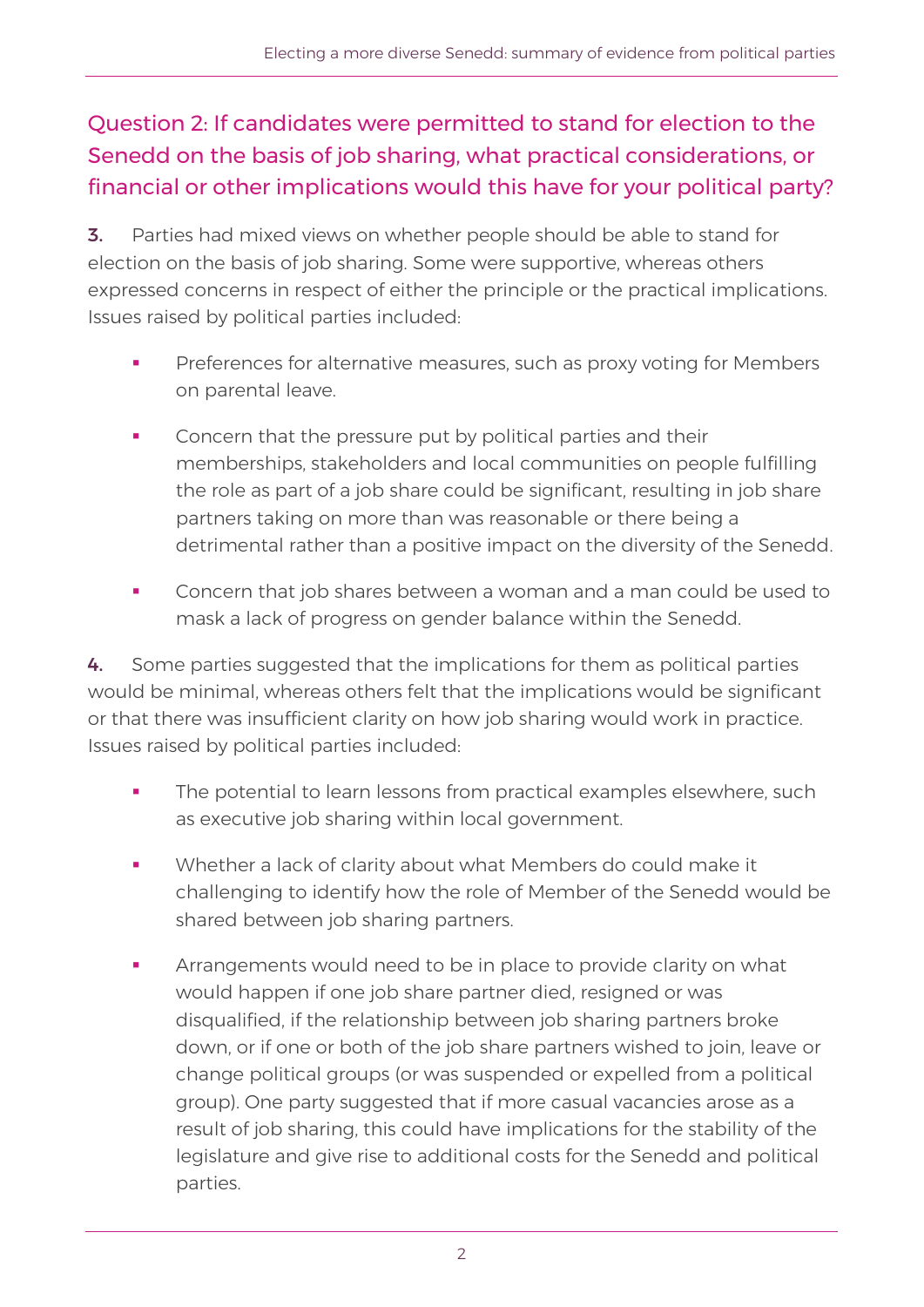- Arrangements would need to be in place to manage voting and participation in Senedd business; to determine whether job sharing Members could hold executive office (either together or separately); for the employment and management of staff; and for Member remuneration and access to financial support.
- **•** The need for clear guidance to be available to political parties, candidates and potential candidates on the operation of job sharing, and for implementation to be accompanied by a public education campaign. Parties would also need to update their internal rules, procedures and guidance.

## Question 3: If legislative candidate gender quotas were introduced for Senedd elections, what would be the practical, financial or other implications for your approach to candidate selection or your internal processes?

**5.** Parties had mixed views on legislative candidate gender quotas. Some were broadly supportive, others opposed, and some noted that they had not yet reached a firm policy position. Parties also had different views on the extent and impact of any practical or financial implications which would arise. Issues raised by political parties included:

- Parties could be constrained in their ability to select candidates on merit rather than on the basis of their diversity characteristics. Parties could also be constrained in their ability to encourage the selection of candidates from other underrepresented groups.
- The level at which candidate gender quotas should be set. Some parties suggested, for example, that 50 per cent female representation or zipping on regional lists might not be sufficient to compensate for any imbalance among constituency candidates. Others indicated that they would not support quotas which set a maximum proportion of female candidates.
- Whether candidate quotas could be sufficiently outcome-focused, on the basis that they cannot guarantee gender balance among elected Members or take account of parties' varying levels of electoral support across Wales.
- Whether section 104 of the *Equality Act 2010* (which enables parties to take some positive action in respect of candidate selection) would be